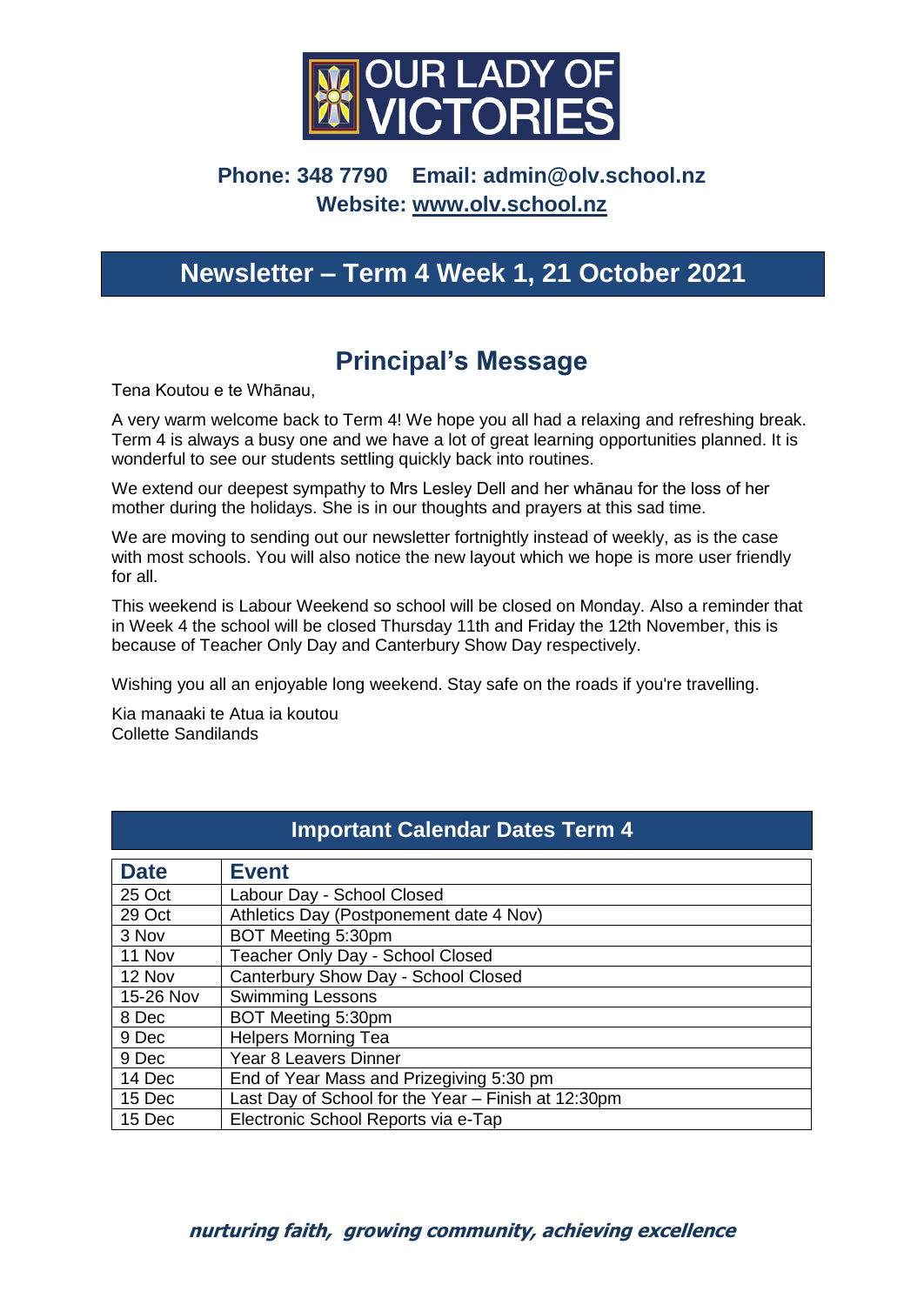

**We welcomed Mercy to Room 4 the last week of last term. We hope you and your family enjoy your time at OLV!**

**Enrolments** - We are in the process of planning for next year and beyond and are looking at gaining an accurate picture of our enrolments for 2022. Can you please contact the office if you have a child turning five next year and have not yet enrolled them. We would also appreciate any younger siblings being enrolled as this helps with our long term planning - thank you in advance for attending to this.

### **Sharing of Learning**

#### **OLV Athletics**

- School Athletics is next **Friday 29th October** (postponement 4th October).
- Year 4-8 children compete in the morning
- NE-Year 3 in the afternoon
- Teachers will be in contact about what your child/ren needs to wear

The children have been practising very hard and are looking forward to competing next week.

Chahne Ioane Sports Co-ordinator

**Room 7 students enjoying morning tea in their hats under the blossom tree.**



### **nurturing faith, growing community, achieving excellence**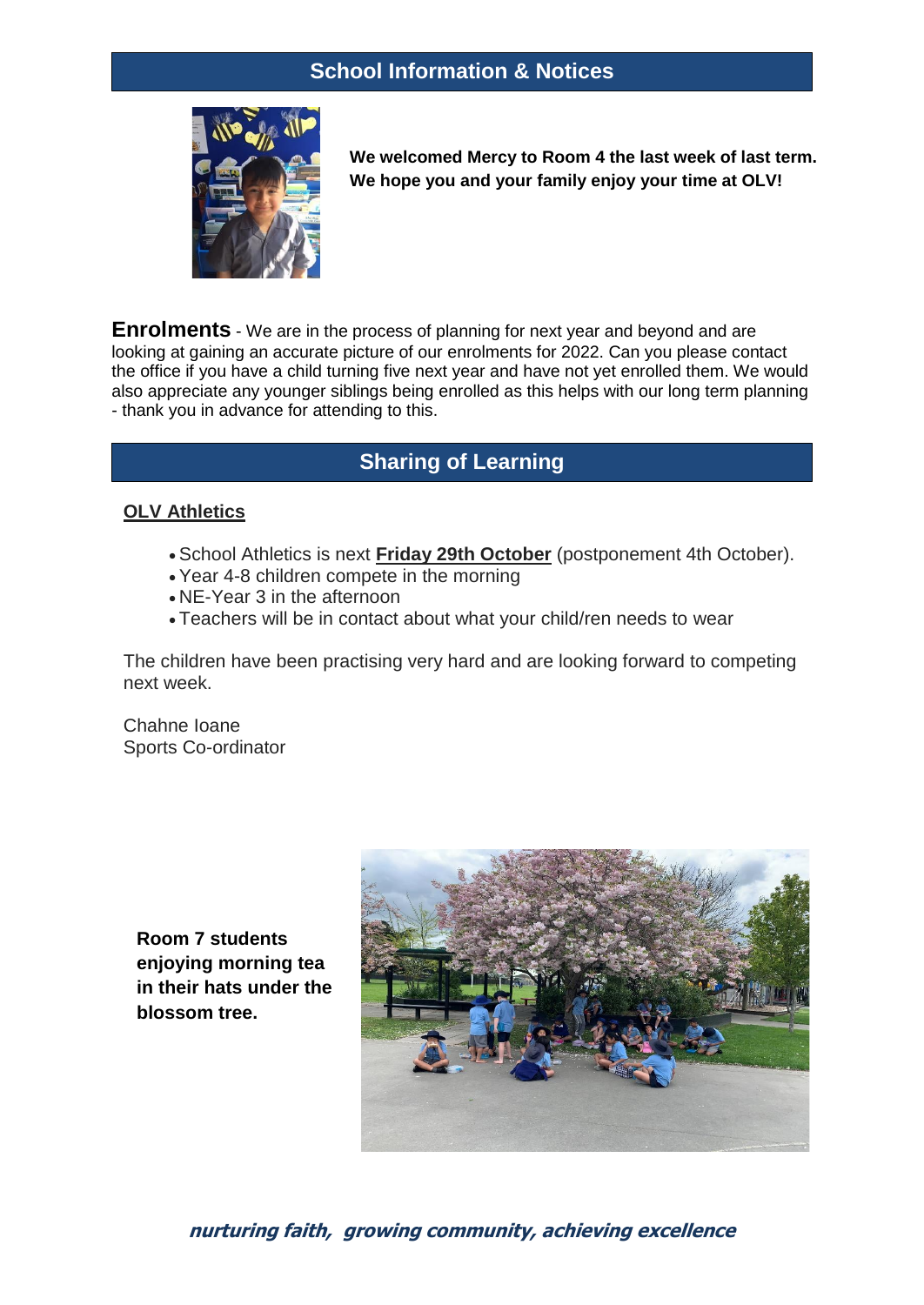

**Room 6 students playing 'Rob the Nest' in their softball warm up with Iris from Softball Canterbury and learning ball and glove skills**



The senior school get together every Wednesday for the Arts interchange. In Room 6 they are researching their cultures to then use in print making. Room 7 is "making music". Room 8 is learning Te Reo and Senior 1 is having fun with theatre sports. The photos don't really tell the story of the noise and sometimes organized chaos that the children are involved in!

#### **nurturing faith, growing community, achieving excellence**